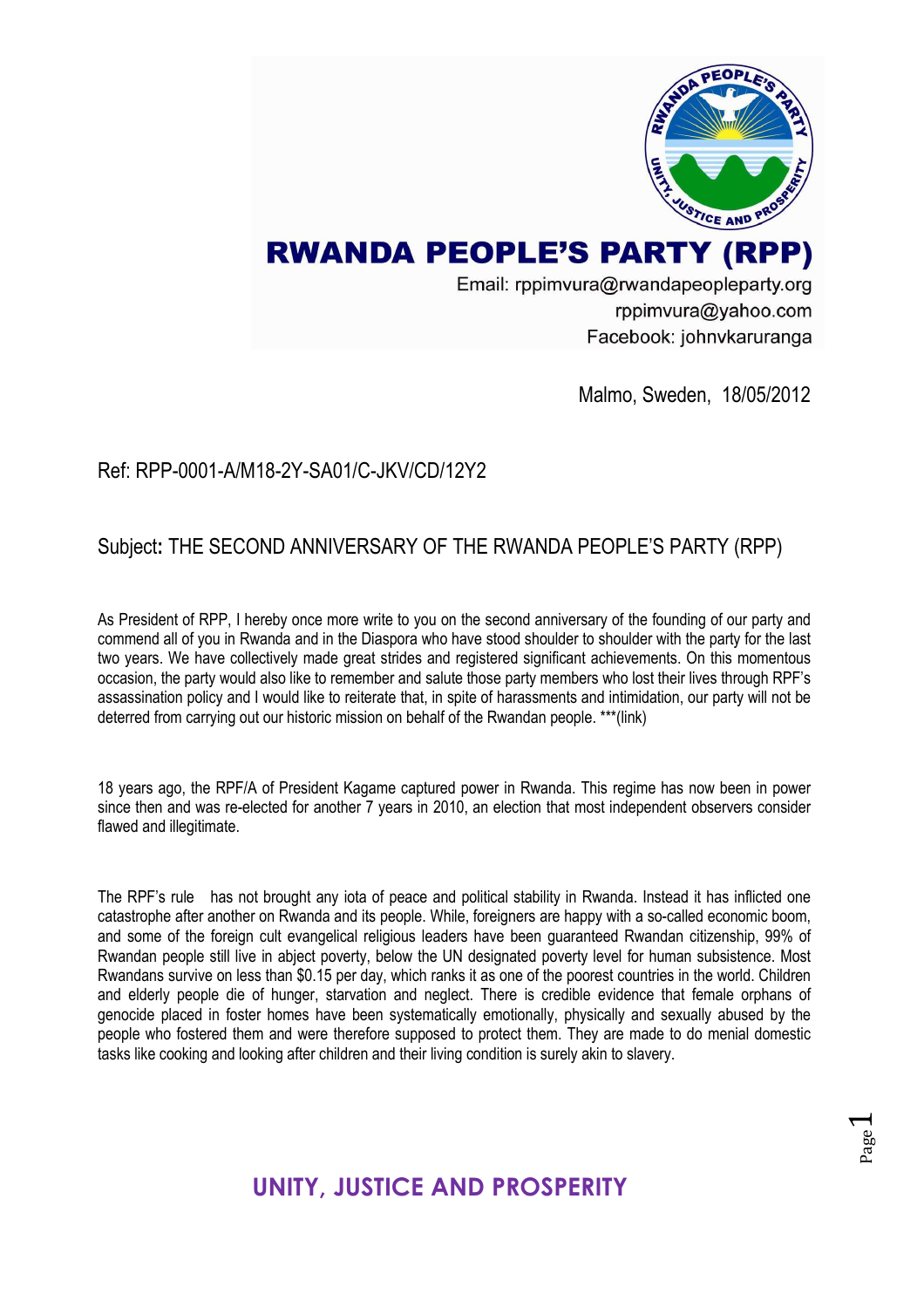

Email: rppimvura@rwandapeopleparty.org rppimvura@yahoo.com Facebook: johnvkaruranga

We dispute the assertion by some elements of the international community that Rwanda is a democracy and is somehow a role model for Africa. Democracy in Rwanda and freedom of association is virtually non-existent. Rwandan people live a hand to mouth existence and we challenge anyone to say they are free. President Kagame's regime can only be best described as Animal Farm re-incarnated. In fact President Kagame could have written Animal Farm himself. His MPs have neither backbone, nor authority to challenge him and the fact that he has many female MPs in his government is simply meant to dupe his international backers because they have neither power nor authority. They are mere cheerleaders, more interested in their buttered bread and bacon rather than the interests of the Rwandan people. They see their constituents (more victims) in four wheel air-conditioned driven cars while their victims hardly have any porridge or milk with which to feed their malnourished children, while orphans of genocide have continued to be systemically raped and destroyed on daily a basis.

Our party condemns RPF's policy of forced sterilisation of Rwandan poor. This is a crime under international law and violates the human rights of the person and of their unborn child if they are forced to carry out an abortion or sterilisation against their will. There exists more egalitarian programmes of population control today and most of these are achieved on the basis of public education and consensus, not force. Sterilisation of 700,000 Rwandan poor is totally unnecessary and is both cruel and barbaric.

Last month, Rwandan people and her friends around the world remembered the 18<sup>th</sup> Anniversary of the Rwandan genocide which claimed the lives of 1 million Rwandan people who were brutally butchered by the Habyarimana genocide regime. But it is regrettable to us, that we are regressing to the same policy of genocide. A few years ago, the Rwandan government abolished the death penalty yet it is the same President and rubber stamp parliament that have reversed this policy and today allows the killing of unborn babies and threatens its own citizens, many of whom have been forced to flee into exile.

Our party has continuously exposed the cruelty and criminality of the RPF regime, even in spite of its brutality and violent oppression of peaceful protests and democratic expressions of opinion. An example we can give is the assassination of our party member, Mr Charles Ingabire, a journalist and political refugee in Kampala on 30<sup>th</sup> November 2011. T*he Committee to Protect Journalists (CPJ) reports that, four journalists have been murdered with their cases having gone unsolved let alone investigated.* We affirm our party is not going to be deterred by the brutal actions of RPF because we have a long term strategy of liberating Rwanda from tyranny once and for all so that our people can live in peace and harmony and collectively tackle the common and endemic problems of poverty and deprivation that afflict our people today.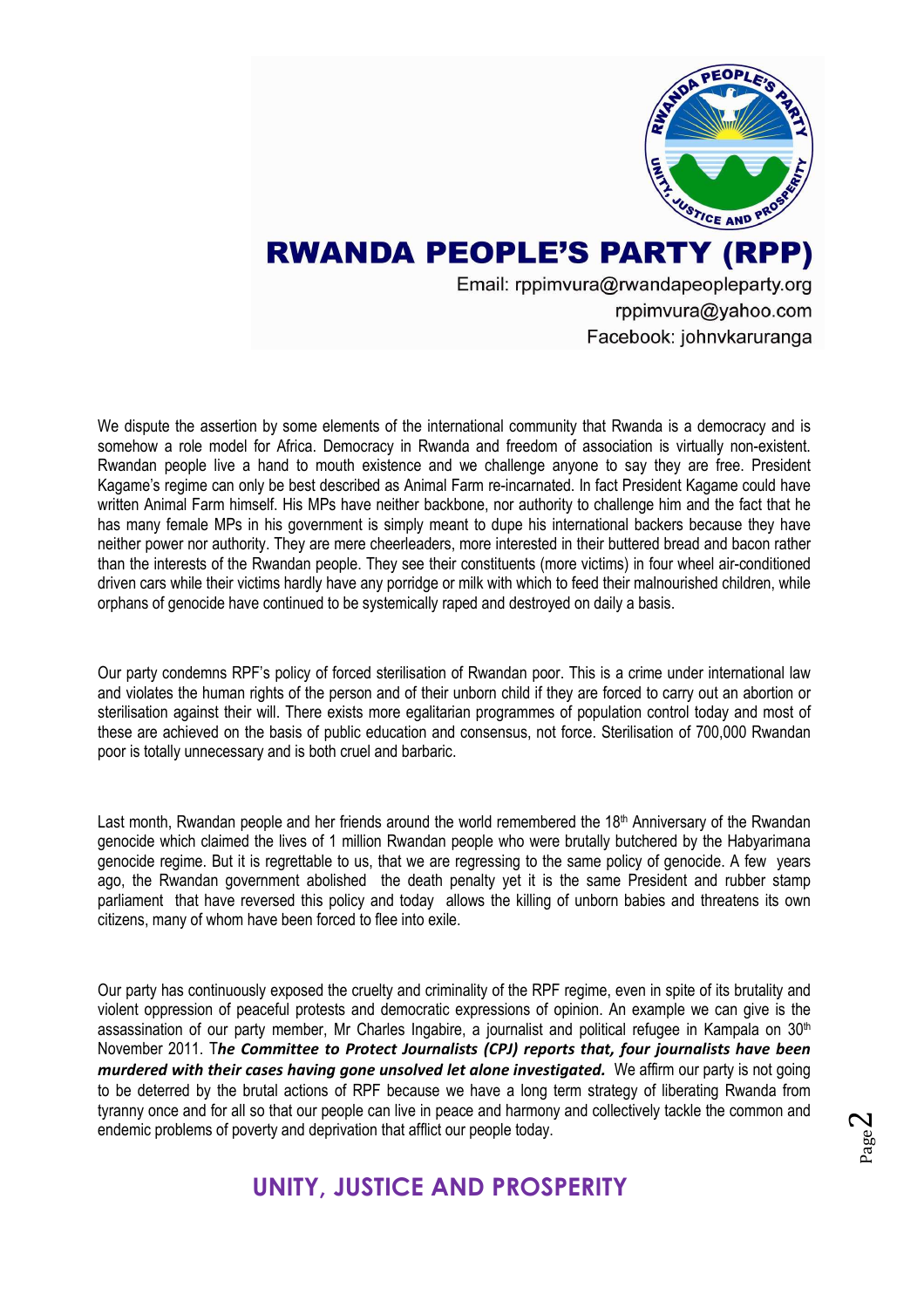

Email: rppimvura@rwandapeopleparty.org rppimvura@yahoo.com Facebook: johnvkaruranga

Our party supports the establishment of Rwandan National Consultative Council composed of all opposition groups opposed to the Kigali regime. We believe that such a body would build the bridges that can bring all of our peoples together and so that we can together achieve peaceful change in our country.

We have for e.g. proposed a Road Map to Peace as a signal strategy that can get all of us Rwandan, of all hue and colour, and of all creed and belief, together around one table so that we can collectively chart a new future and rescue our country from over 53 years of suffering and misery. I refer in particular to a statement by Ambassador Frank Mugambage asking us to return home to Rwanda and join the RPF. This is not the way forward and the ambassador would be best be advised to study our road map in detail because we see no good in coopting individuals and coercing them to join the RPF. What we need are comprehensive peace negotiations on the basis that we have outlined in our Road Map to Peace. Making peace is a long, complicated and painful process and cannot be achieved just by bribing or co-opting individuals or organisations who hold views different from those of the RPF. The road to a peaceful Rwanda is a long, winding and treacherous one but is one that can be conquered if we have sufficient resolve and unity of purpose. There has never been an easy walk to freedom.

Our policy is to bring perpetrators of genocide to justice, especially the leaders because we believe Rwanda cannot achieve true reconciliation without confronting the organisers of the genocide and bringing them to account. This is a task that the Arusha court has so far failed to achieve despite having been operational for more than 17 years now. At the same, the RPP will release all Rwandan prisoners convicted of genocide who have served at least 15 years of their sentences, as well as those non-documented prisoners known as lodgers. These prisoners were misled and misguided by a small group of educated elite and many of them are capable of rehabilitation and of playing a useful and productive life in the new Rwanda we propose.

As far as criminal justice is concerned, we see no purpose in pregnant women, children, the old and the sick being confined in prison unnecessarily and we will therefore design other egalitarian methods of rehabilitating them.

We also affirm our position to protect Rwandan national interests at whatever cost. We will never surrender a Rwandan citizen to be tried in a third country. This is why we have continued to advocate for the return of all Rwandan accused of genocide and those who are serving their sentences beyond Rwandan border to be repatriated back to Rwanda.

#### Page ო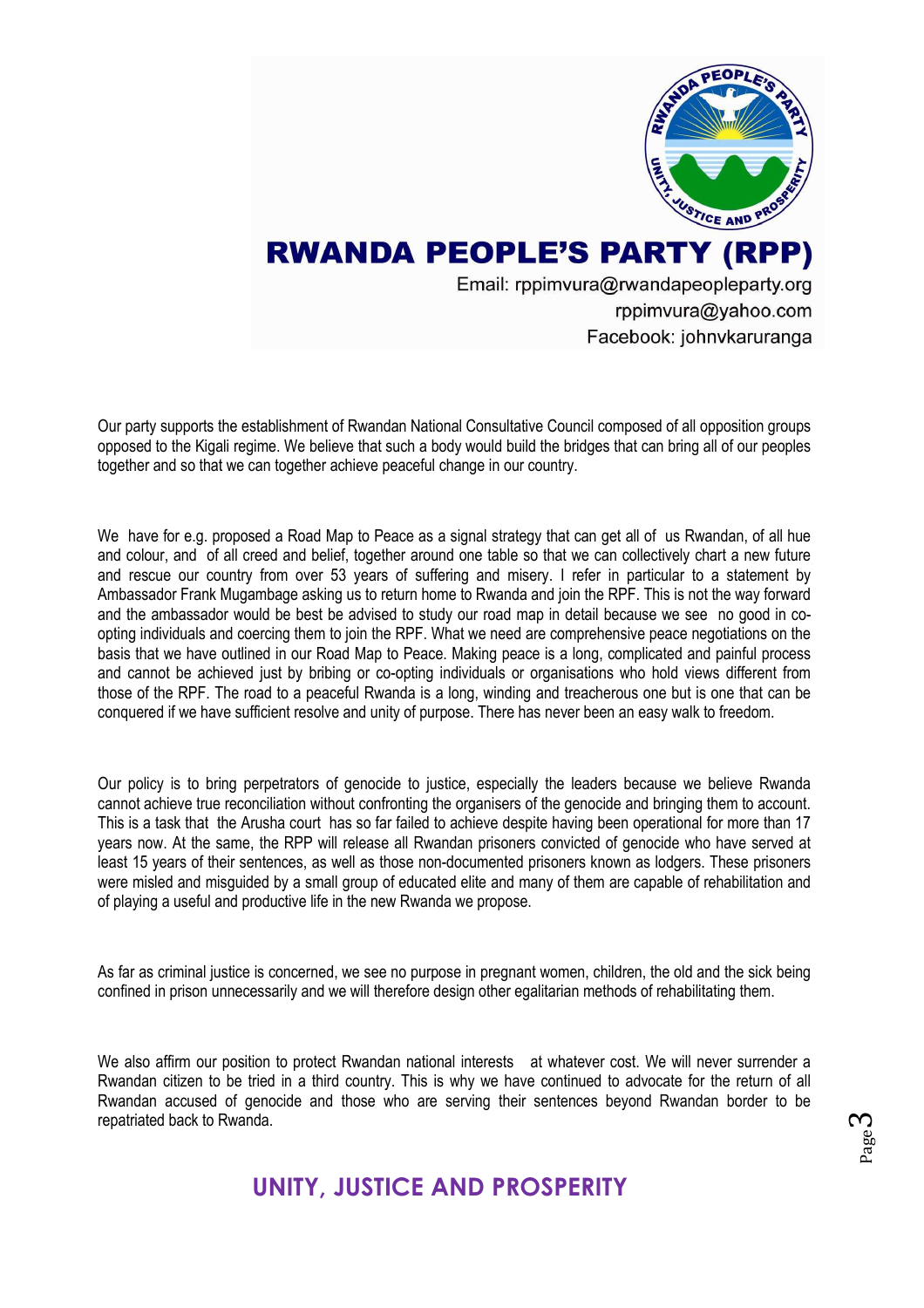

Email: rppimvura@rwandapeopleparty.org rppimvura@yahoo.com Facebook: johnvkaruranga

As a party, we affirm our position, that we are not fighting president Kagame as a person; instead we are fighting the entire RPF rotten system of which President Kagame is a part. The problem of Rwanda has been going on since 1959 till today. The failure of the Rwandan state to protect its citizens is systemic and can never be attributed to one single individual. It is unrealistic and fundamentally flawed to hold president Kagame responsible for the 1990 invasion of Rwanda or the killings that then took place culminating in the genocide of 1994.

We er-affirm our belief that Rwanda should aspire to be a united nation with its citizens enjoying equal rights in a peaceful environment where they can achieve their full human potential. We therefore totally reject past historical attempts to divide our people along ethnic or sectarian lines.

Our challenge as the opposition is to critically examine and expose Kagame's failed policies while putting before the Rwandan people alternative e viable programmes and policies that can rescue Rwanda and its economy from its current malaise.

As a party, we don't believe that peace and democracy will return to Rwanda if president Kagame resigns or dies today. This is because, if he resigns or dies today, the RPF system and inner-cell will replace him with another brutal dictator even worse than him. We therefore believe that merely changing Paul Kagame with another dictator from within the RPF will never bring about the desired change we need. This is why the RPP is advocating for the comprehensive dismantling of the infra-structure of oppression and injustice that the RPF has imposed on our country and people.

We believe that the problem of Rwanda is a shared responsibility of all Rwandan. We all have a stake in what has been happening in Rwanda for the past 53 years. And all of us must be accountable for our actions. We bear responsibility for the numerous massacres and genocides that has taken place in our country since independence and even before. Therefore, no politician can escape responsibility for the suffering our people have gone through throughout the last century and still continuing. The RPP therefore sees itself as the voice of the voiceless. We bellow out a clarion call, indeed a cry for a new Rwanda, free of hatred, intolerance, nepotism and greed.

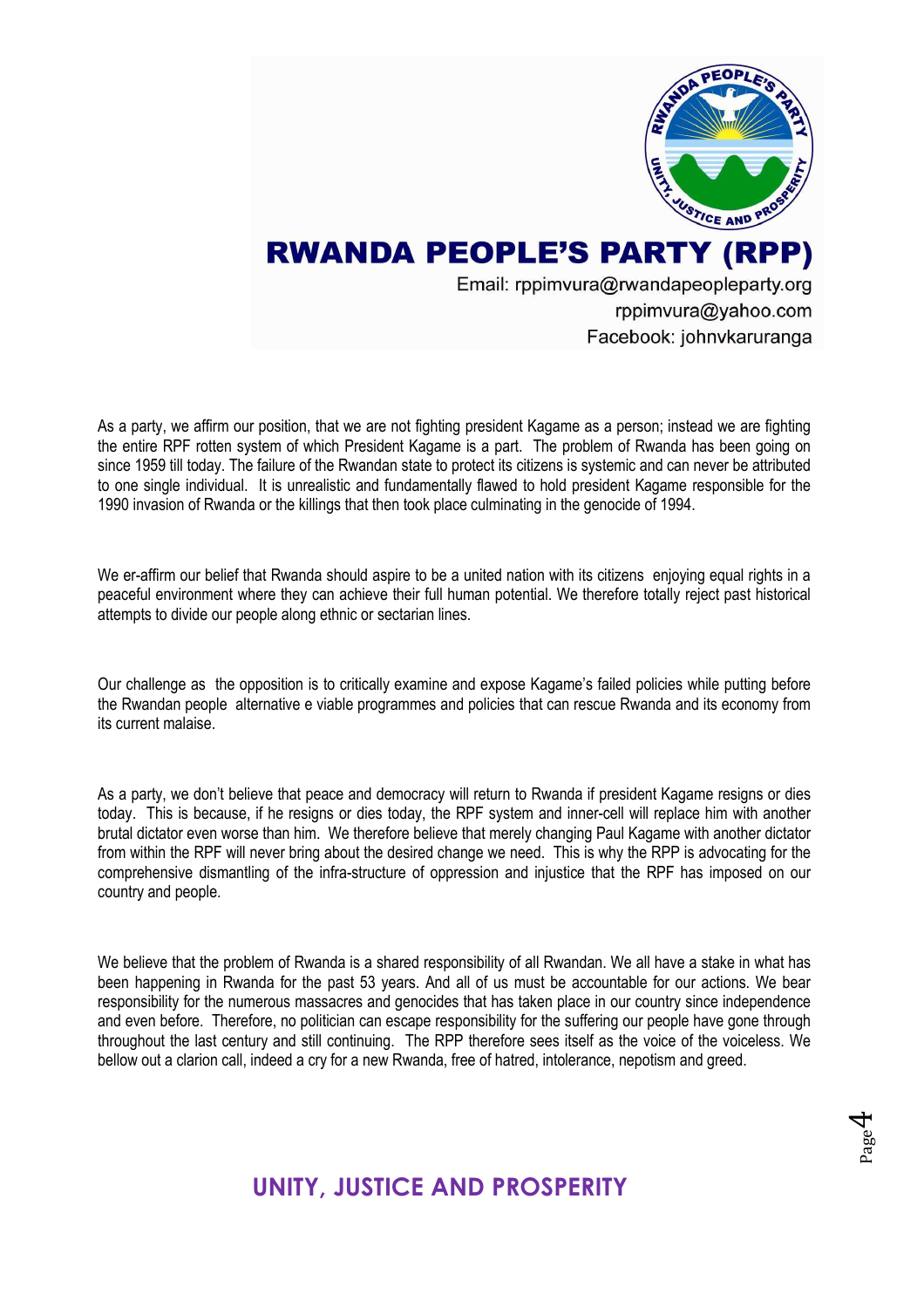

Email: rppimvura@rwandapeopleparty.org rppimvura@yahoo.com Facebook: johnvkaruranga

As a party, we also reject the notion of Truth and Reconciliation Commission similar to that of South Africa. The South African model cannot work in Rwanda because the circumstances are different. In South Africa there was political violence and racial discrimination, but no genocide of the kind we witnessed in Rwanda.

As a party, we will uphold 7<sup>th</sup> April as official day of the anniversary of the genocide against our people for ever and even beyond the RPF government. We will also maintain and upgrade all genocide memorial sites, digitalise them and share them electronically with global partners. We will also seek to build Rwandan Genocide Memorial Plagues in the UK, Belgium, France and US, as a reminder and lesson learned from the failures of the international community in stopping the 1994 Rwandan genocide. It will also act as reminder and clear warning to the international community to react swiftly and aggressively to prevent genocide anywhere else in the world it is likely to, or threatens to occur.

RPP is now an established party in Rwanda and is fast growing as a national and progressive party. RPP has a clear programme, political, economic and social for our country and is now accepted as a key partner in the project of African renaissance.

Recently the party published its vision for Rwanda entitled: ["Opposition Rwanda People's Party \(RPP\) President](http://rwandarwiza.unblog.fr/2012/02/08/opposition-rwanda-people%e2%80%99s-party-rpp-president-john-v-karuranga-has-spoken-out-on-his-political-organisations-plans-for-his-countrymen/)  [John V Karuranga has spoken out on his political organisation's plans for his countrymen"](http://rwandarwiza.unblog.fr/2012/02/08/opposition-rwanda-people%e2%80%99s-party-rpp-president-john-v-karuranga-has-spoken-out-on-his-political-organisations-plans-for-his-countrymen/) that was published on the party's website, newspapers and social networks.

Since March 2012, the party secured electronic communication resources that will be used to broadcast its party programme to local and international audiences in due course.

RPP has also issued a number of documents which can be accessed through our website and on face book. We herein attach a summary of our first anniversary statement which is as follows: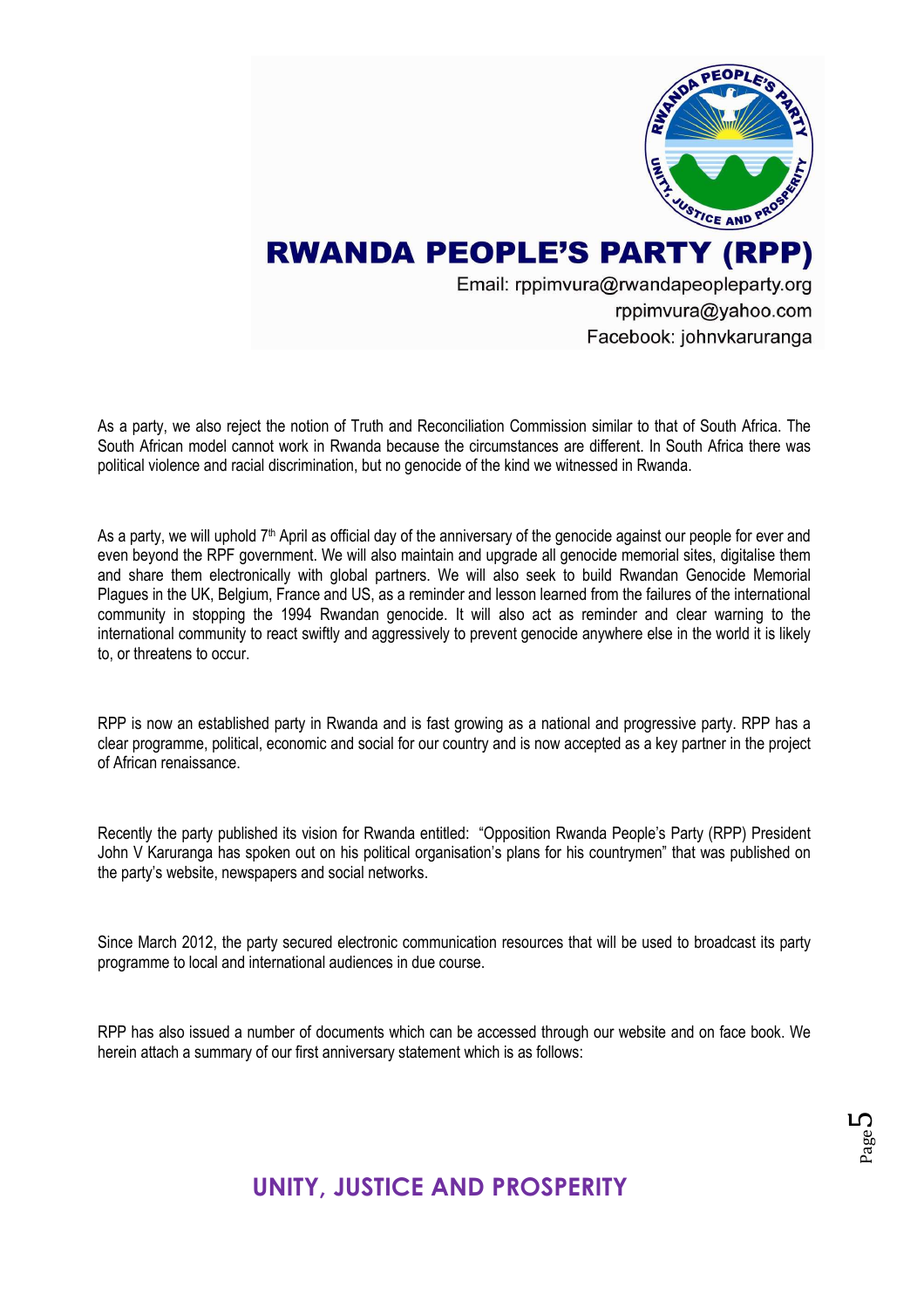

Page 6

## **RWANDA PEOPLE'S PARTY (RPP)**

Email: rppimvura@rwandapeopleparty.org rppimvura@yahoo.com Facebook: johnvkaruranga

- We have continued to reach out to Rwandan people at home and in the Diaspora and have managed to maintain self-sustaining youth, urban poor and peasant volunteers groups across the country working on poverty elimination and other social issues that afflict and confront them on a daily basis. The Project is carried out under the banner of the AVG.
- We have previously proposed to the Rwandan government officially to hold peace talks with an open agenda on 5 May 2011, but so far we have not heard from the Rwanda government.
- We have continued to enhance good relations with most of the international community.
- We will continue to support all social projects in Rwanda that are directed to support the needs of our people, regardless whoever or whichever party is in power in Rwanda.
- We are encouraged by the support that we continue to receive from the Rwandan people, of all classes and ethnicities and we feel that as a party we offer hope to our people so that we can build the new Rwanda that we want and that our children and grandchildren can happily grow up in peace.
- We have a political as well as economic and social programme that you can access on our website. We are a transparent party and have nothing to hide from you. Even if you don't agree with us, we are still open to dialogue with you or anyone else that cares about Rwanda.
- We believe the responsibility is not up to the opposition or foreign powers to persuade President Kagame to make peace with his fellow countrymen. It is up to the Rwanda government to make a choice, a choice that is recognised internationally by all civilised nations to avoid conflict. Rwanda belongs to Rwandan people and there is no way and no force that can prevent the people of Rwanda from achieving peace, harmony and genuine independence from meddling foreign powers.
- This is the vision and progressive ideas of the RPP and, we are asking you once again to join hands with us in our struggle to build a better Rwanda that all of us can belong to and feel comfortable with and be proud of. We need a new Rwanda that gives opportunity to all its citizens and nurtures and protects its children.